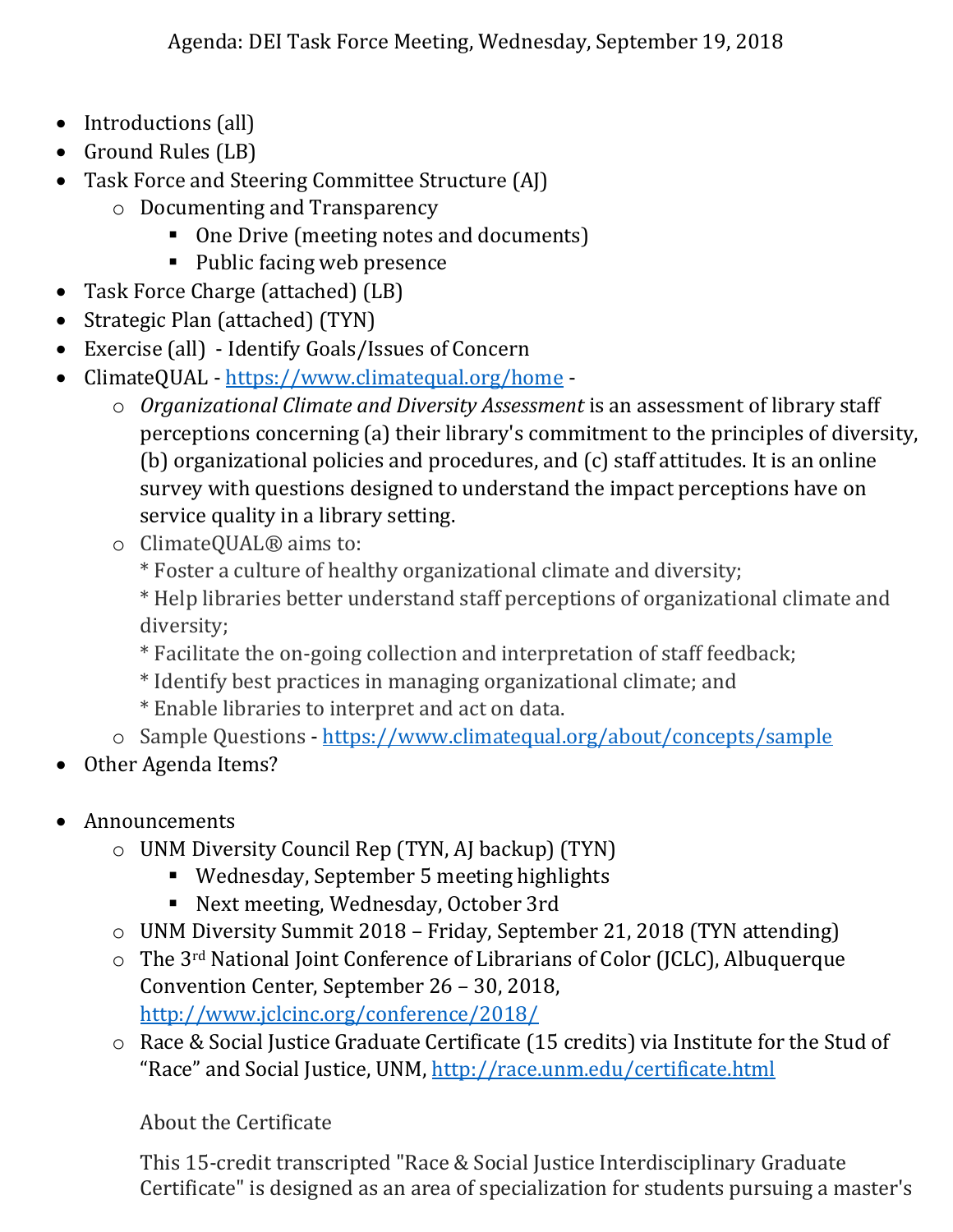degree or a doctorate in disciplines in the humanities, social sciences, fine arts, or the professional schools at the University of New Mexico; and students, community members, and practitioners who are not currently enrolled graduate students but have earned a BA or higher

- o Other Announcements?
- Next Meeting
	- o Steering Committee, Wednesday, October 10, 2018
	- o DEI Task Force, Tuesday, October 16, 2018

# **Strategic Plan 2017-2020 (Excerpted)**

# **Priorities** – Where We Will Focus

Our strategic priorities set our direction and goals in order to serve our mission and achieve our vision. They inform our decisions and resource allocation, and guide our operations. The following are priority areas of focus for the UL&LS for the next three years.

- I. Creating an Internal Culture of Engagement and Learning
- II. Building and Exploiting the Full Potential of Distinctive Collections
- III. Promoting Student Success
- IV. Fostering New Knowledge

# **Priority I. Creating an Internal Culture of Engagement and Learning**

The UL&LS recognizes the value of an internal culture of engagement and learning. Employees are key to its success. Good stewardship of these critical human resources is a high priority and supports the *UNM2020 Vision* of Faculty and Staff where "Faculty and staff work in interdisciplinary teams to enhance an efficient and effective environment where pathways for professional growth and development are supplemented by leaders and managers that invest in people and programs." To meet the needs of the campus, it is paramount to shift from a perspective of coping to one of adapting.

Specific areas of focus when *Creating an Internal Culture of Engagement and Learning* are:

A. Building and maintaining human capacity to achieve the UL&LS's goals.

B. Embracing and leveraging diversity, equity, and inclusion to enhance relationships, take advantage of new opportunities, and better serve students.

C. Creating organizational capacity through improved business processes and workflow efficiencies.

D. Communicating to foster trust, build relationships, and improve performance.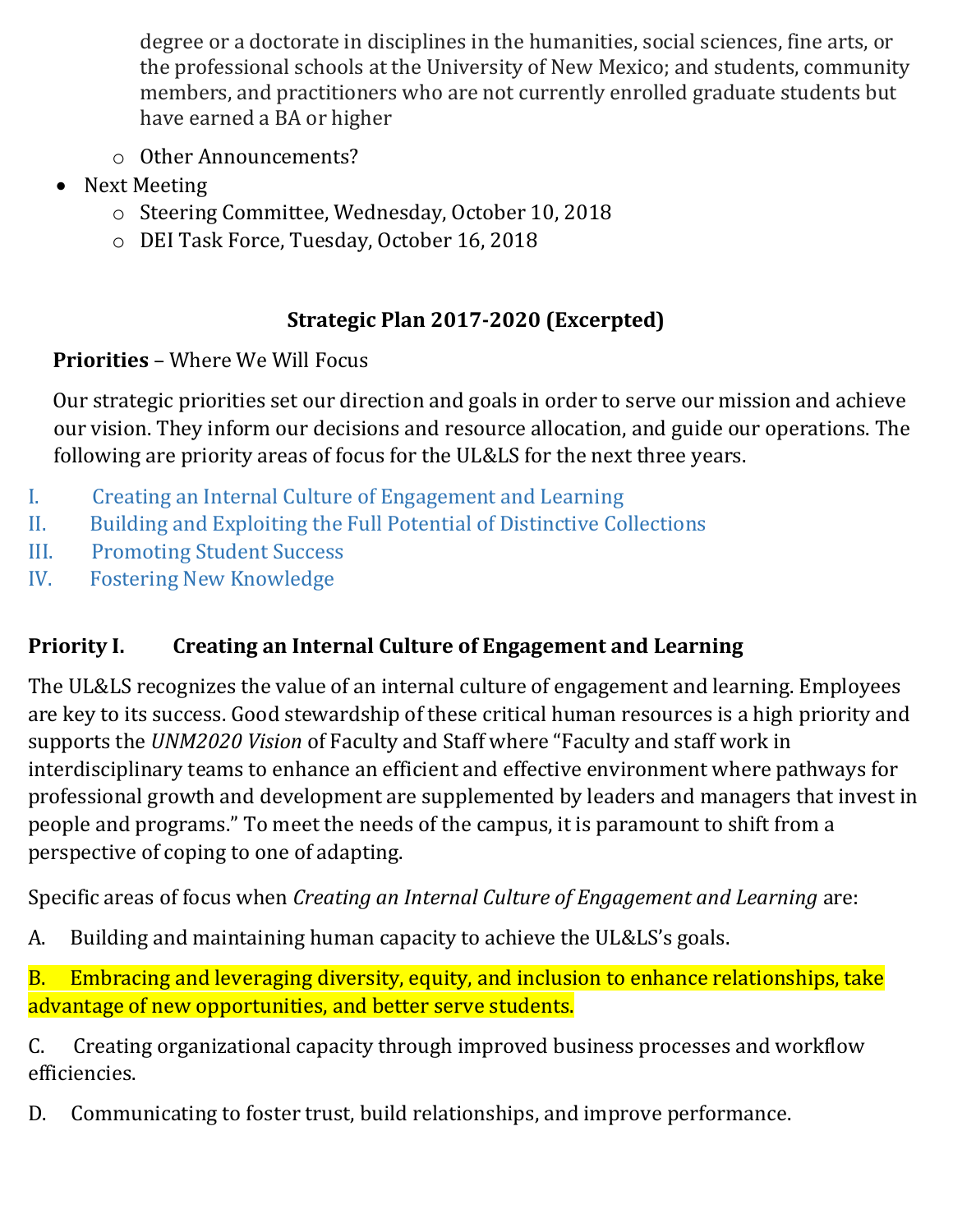E. Improving our physical spaces to meet the changing needs of library work, facilitate learning and collaboration, and enhance the sense of community and engagement among library employees.

## **Priority I. Building and Exploiting the Full Potential of Distinctive Collections**

The UL&LS is a recognized leader in New Mexico and the region for building, maintaining and providing access to vital and unique collections to our stakeholders. UNM distinctive collections feature New Mexico and the Southwest, Native American, and Latin America. As the largest library in the state with the most comprehensive collections, we will work continuously to improve the quality, diversity, and findability of our materials. This priority meets the UNM2020 goals of *Advance Discovery and Innovation* and *Promote Institutional Citizenship and Inclusive Excellence*.

Specific areas of focus in support of *Building and Exploiting the Full Potential of Distinctive Collections* include:

- A. Collaborating in the state and the region to ensure funding and human resources are used most effectively to expand collections.
- B. Utilizing collection development strategies that recognize the diverse nature and needs of our population for content and format.
- C. Showcasing research being done by students and faculty where our knowledgeable staff, services, and extensive collections are integral.
- D. Being a leader in the state in the digitization, preservation, and presentation of archives and special collections that advance scholarship.
- E. Working to increase users' awareness and discovery of existing collections and content to maximize their value.
- F. Providing descriptions and tools that expand the ability of users to discover and request materials through our online presence.
- G. Optimizing the use of our print collection spaces through collaborative arrangements with state and regional partners.

#### **Strategies**

The UL&LS administration will be accountable for the success of the strategic plan. The administration will support implementation of the strategic plan by communicating strategies, prioritizing resource allocation, and making sure that employees are involved by applying the strategies to both practical and tactical everyday work.

Strategies provide a framework that gives us direction and guides our choices. The six strategies will be applied when exploring new directions, implementing strategic priorities, and during assessment. (1) For new directions, the six strategies in combination will provide a framework for brainstorming possibilities. (2) For implementation, each of the six strategies will be addressed as part of the action plans when determining individual goals,